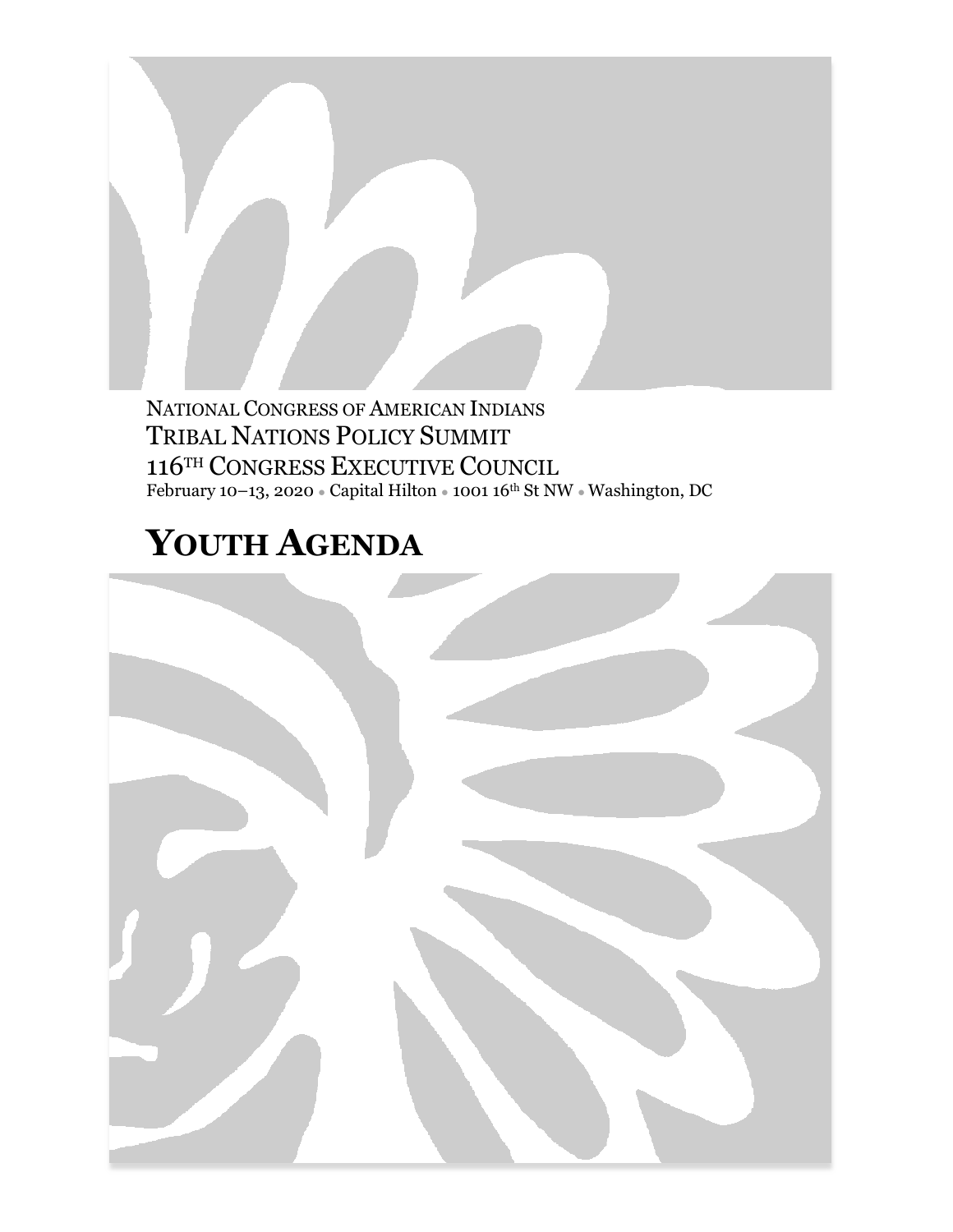

February 10–13, 2020 • Capital Hilton • 1001 16<sup>th</sup> St NW • Washington, DC

The Youth Agenda's intended audience is for high school and college students ages 14-24 with an interest in political science, tribal government, and Native American legislative and governmental affairs. The **NCAI Youth Commission**—which includes all interested youth as well as elected officers—provides a unique perspective on issues relevant to tribal youth. It is an opportunity to acquire knowledge from—and be a resource to—NCAI and tribal leaders about the organizational processes of NCAI, and structure of tribal politics.

|                           | <b>Sunday, February 9</b>                                                                                                                                                                                                                                                                  |                                                                  |
|---------------------------|--------------------------------------------------------------------------------------------------------------------------------------------------------------------------------------------------------------------------------------------------------------------------------------------|------------------------------------------------------------------|
| <b>Time</b>               | <b>Event</b>                                                                                                                                                                                                                                                                               | <b>Room</b>                                                      |
| 1:00-5:00                 | <b>NCAI Executive Board Meeting</b>                                                                                                                                                                                                                                                        | <b>Federal AB</b>                                                |
|                           | <b>Monday, February 10</b>                                                                                                                                                                                                                                                                 |                                                                  |
| <b>Time</b>               | <b>Event</b>                                                                                                                                                                                                                                                                               | <b>Room</b>                                                      |
| $9:00 - 9:45$ a.m.        | <b>NCAI Youth Commission Introductory Meeting</b>                                                                                                                                                                                                                                          | California Room                                                  |
| $10:00$ a.m.              | <b>Depart hotel to The Aspen Institute</b>                                                                                                                                                                                                                                                 |                                                                  |
| $10:15$ a.m.              | <b>State of Indian Nations Watch Party</b><br>NCAI Youth Commissions arrives at The Aspen<br>Institute (2300 N St NW, Washington, DC 20037).                                                                                                                                               | The Aspen Institute:<br>2300 N St NW,<br>Washington, DC<br>20037 |
| $10:20$ a.m.              | <b>Youth Commission and Champions meet.</b>                                                                                                                                                                                                                                                | The Aspen Institute                                              |
| 10:30 $a.m. - 11:30 a.m.$ | <b>Livestream of SOIN begins</b>                                                                                                                                                                                                                                                           | The Aspen Institute                                              |
| 11:30 a.m. - Noon         | <b>Break &amp; Debrief SOIN</b>                                                                                                                                                                                                                                                            |                                                                  |
| Noon-1:20 p.m.            | <b>Lunch with Champions</b>                                                                                                                                                                                                                                                                |                                                                  |
| $1:30 - 2:30$ p.m.        | Leading with 'Why' and Sharing the Narrative<br><b>Workshop:</b><br>Youth leaders will focus on their interests, strengths, and<br>passion areas in this session. Youth will get the<br>opportunity to share parts of their narratives, strengths,<br>and reflect on the value of stories. |                                                                  |
| $2: 40 - 4: 00$ p.m.      | <b>Communications 101:</b><br>This communication session will focus on (1)<br>communication in the digital world through developing                                                                                                                                                        | The Aspen Institute                                              |

*Updated 1/31/2020 3:54 PM*

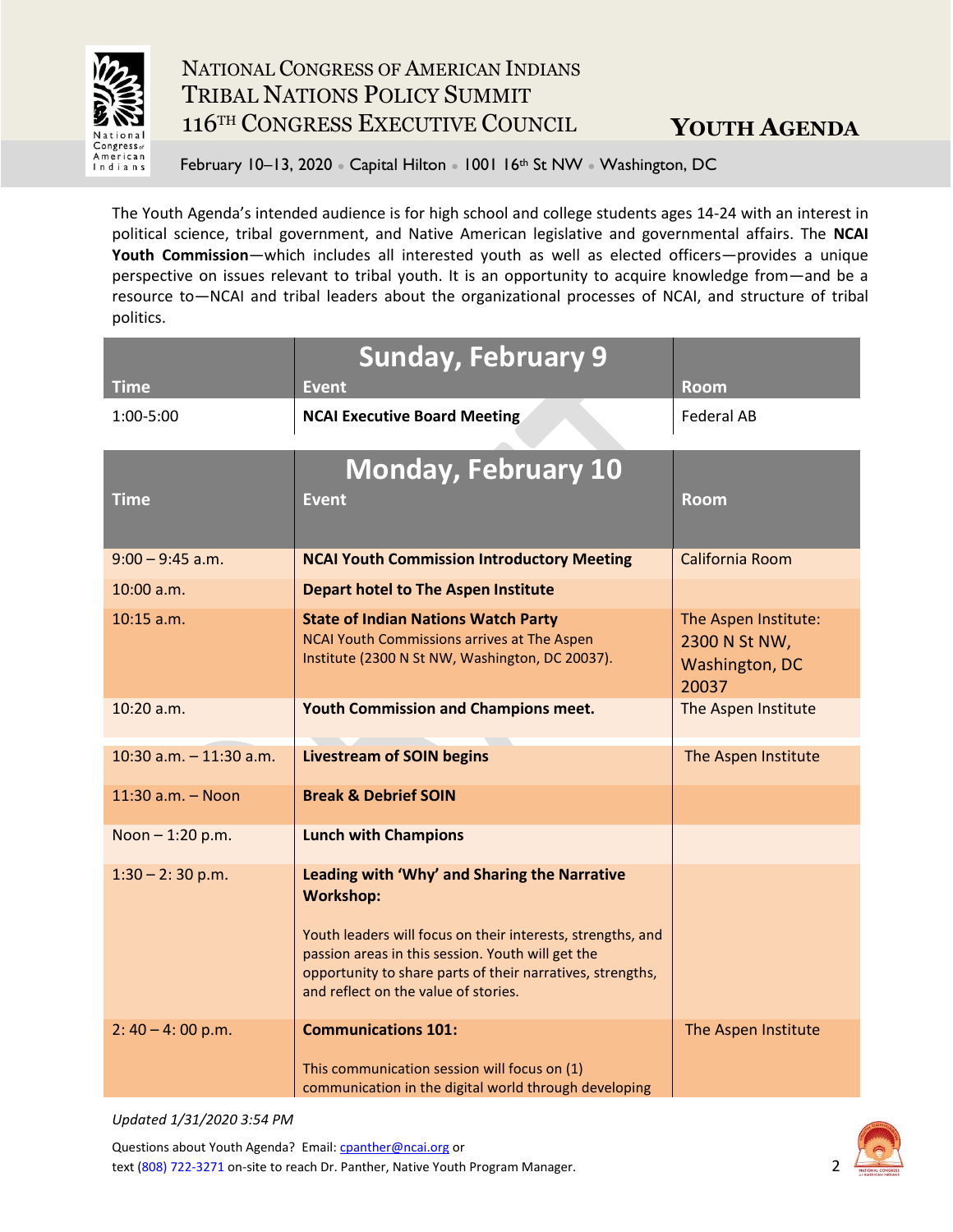

**YOUTH AGENDA**

February 10–13, 2020 • Capital Hilton • 1001 16<sup>th</sup> St NW • Washington, DC

| <b>Time</b> | <b>Monday, February 10</b><br>Event                                                                                                                                    | <b>Room</b> |
|-------------|------------------------------------------------------------------------------------------------------------------------------------------------------------------------|-------------|
|             | your skillset using social media as a method to build your<br>platform and the challenges of social media (2)<br>Developing your skills as an engaging public speaker! |             |
| 4:00 p.m.   | <b>Return to Capital Hilton</b>                                                                                                                                        |             |

|           | Tuesday, February 11     |             |
|-----------|--------------------------|-------------|
| Time.     | Event                    | <b>Room</b> |
| 7:30-5:00 | <b>Registration Open</b> | Upper Lobby |

*Updated 1/31/2020 3:54 PM*

Questions about Youth Agenda? Email[: cpanther@ncai.org](mailto:cpanther@ncai.org) or text (808) 722-3271 on-site to reach Dr. Panther, Native Youth Program Manager.

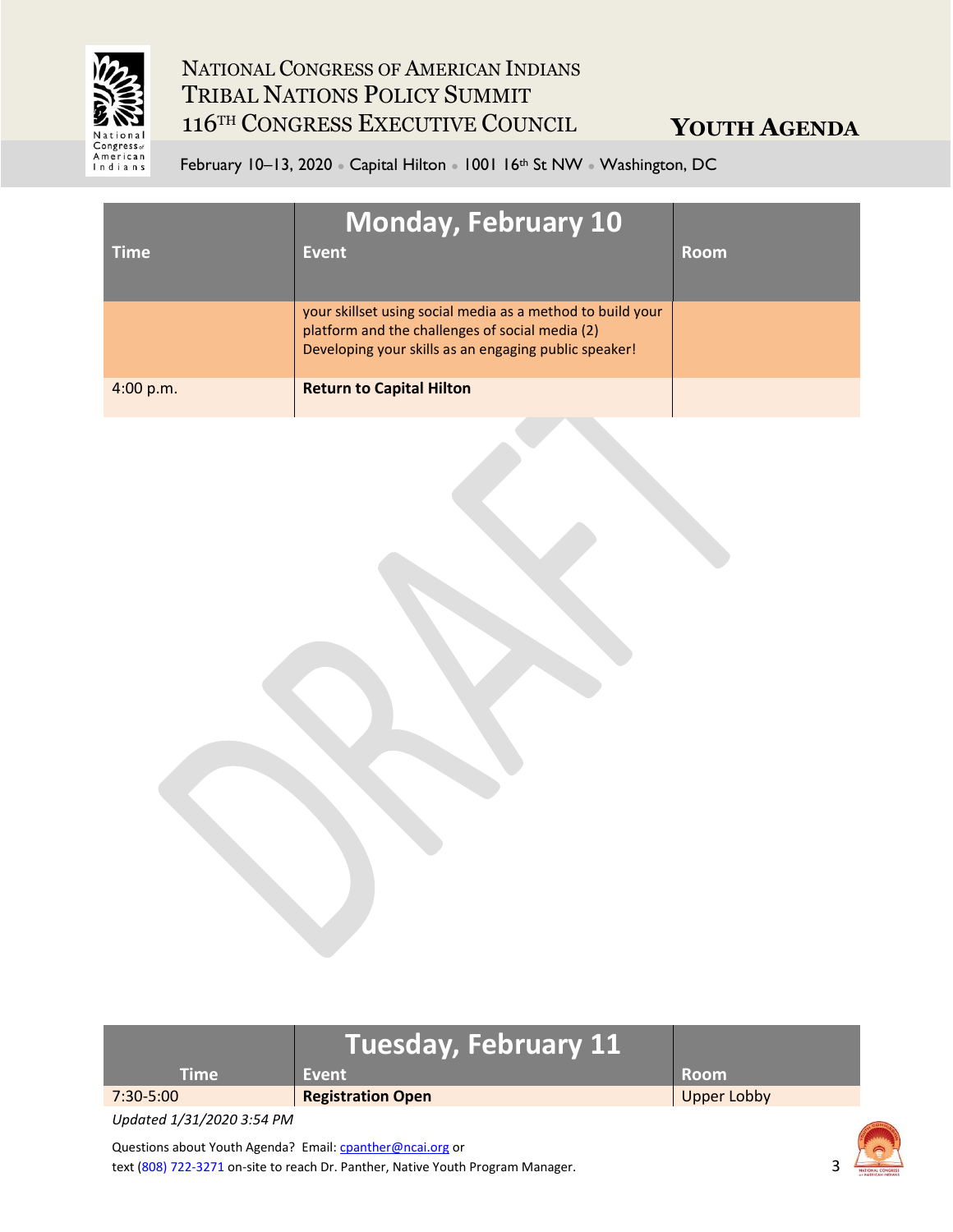

**YOUTH AGENDA**

February 10–13, 2020 • Capital Hilton • 1001 16<sup>th</sup> St NW • Washington, DC

| <b>Time</b>      | <b>Tuesday, February 11</b><br><b>Event</b>                                                                                         | <b>Room</b>                                          |
|------------------|-------------------------------------------------------------------------------------------------------------------------------------|------------------------------------------------------|
|                  | <b>Rules and Credentials Open</b>                                                                                                   |                                                      |
| $8:00-8:15$ a.m. | <b>Youth Morning Briefing</b>                                                                                                       | California                                           |
| 8:30-Noon        | 1 <sup>st</sup> General Assembly                                                                                                    | <b>Presidential Ballrooms</b>                        |
|                  | <b>Invocation</b>                                                                                                                   |                                                      |
| 8:35 a.m.        | <b>Call to Order</b><br>Fawn Sharp, President, NCAI                                                                                 |                                                      |
| 8:40 a.m.        | <b>President's Address</b><br>Fawn Sharp, President, NCAI                                                                           |                                                      |
| $8:55$ a.m.      | <b>CEO Report, Kevin Allis, CEO, NCAI</b>                                                                                           |                                                      |
| 9:10 a.m.        | <b>Congressman Derek Kilmer (WA)</b>                                                                                                |                                                      |
| $9:25$ a.m.      | Tara Sweeney, Assistant Secretary - Indian Affairs,                                                                                 |                                                      |
|                  | <b>Department of the Interior</b>                                                                                                   |                                                      |
| 9:45             | Tyler fish, Senior Policy Advisor & Tribal Liaison at<br><b>Executive Office of the President, The White</b><br><b>House</b>        |                                                      |
| 10:00 a.m.       | <b>Congressman David Joyce (OH)</b>                                                                                                 |                                                      |
| 10:15 a.m.       | Tom Perez, Chair, Democratic National Committee                                                                                     |                                                      |
| 11:00 a.m.       | <b>Congresswoman Deb Haaland (AZ)</b>                                                                                               |                                                      |
| $11:15$ a.m.     | *Youth please quietly excuse yourself to the<br>California room.                                                                    |                                                      |
|                  |                                                                                                                                     |                                                      |
| 11:30 a.m.       | <b>Gather &amp; meet to head over to The Aspen</b><br><b>Institute</b>                                                              | California                                           |
| Noon-1:30 p.m.   | <b>Panel Discussion: 2020 Champions for Change</b><br>Click here to RSVP.<br>Hear the inspiring stories from the 2019 Champions for | The Aspen Institute<br>2300 N Street NW<br>Suite 700 |

*Updated 1/31/2020 3:54 PM*

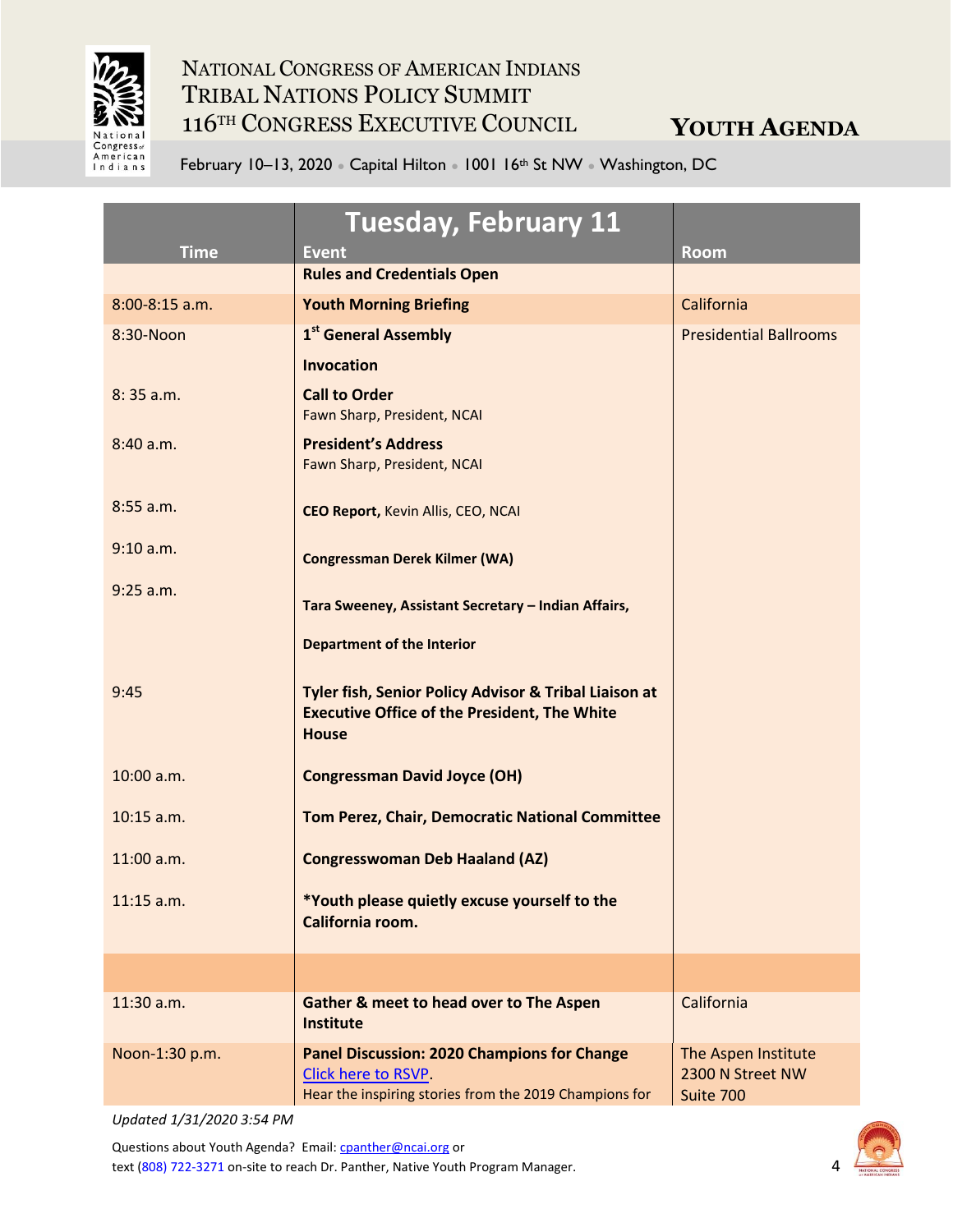

February 10–13, 2020 • Capital Hilton • 1001 16<sup>th</sup> St NW • Washington, DC

| <b>Time</b>        | <b>Tuesday, February 11</b><br><b>Event</b>                                                                                                                                                                                                                                                                                                                                                     | <b>Room</b>                                              |
|--------------------|-------------------------------------------------------------------------------------------------------------------------------------------------------------------------------------------------------------------------------------------------------------------------------------------------------------------------------------------------------------------------------------------------|----------------------------------------------------------|
|                    | Change. Collectively, these five Native American youth<br>leaders are working to connect Native youth with the<br>healing power of tribal lands, reintegrate formerly<br>incarcerated Native Americans, advocate for Native<br>youth in foster care, revitalize Native languages, and<br>eliminate race-based mascots.                                                                          |                                                          |
|                    | *Lunch will be provided.                                                                                                                                                                                                                                                                                                                                                                        |                                                          |
| 1:30-3:30 p.m.     | <b>National Museum of the American Indian</b><br>Youth Workshop: My Community.                                                                                                                                                                                                                                                                                                                  | <b>Independence Ave SW</b><br><b>Washington DC 20560</b> |
|                    | After a tour, Youth will engage in a large group<br>discussion or small group discussions on current<br>challenges within their community. Youth will be<br>encouraged to think critically to identify and discuss the<br>causes of challenges in relation to the historical<br>intersection of policy and power in their home<br>communities.                                                  |                                                          |
| 3:45 p.m.          | <b>Return to Capitol Hilton</b>                                                                                                                                                                                                                                                                                                                                                                 |                                                          |
| $4:00 - 5:30$ p.m. | <b>Concurrent Sessions</b><br><b>Food Sovereignty</b>                                                                                                                                                                                                                                                                                                                                           | Senate                                                   |
|                    | <b>Gaming Task Force</b>                                                                                                                                                                                                                                                                                                                                                                        | <b>South American B</b>                                  |
|                    | <b>Real ID</b>                                                                                                                                                                                                                                                                                                                                                                                  | Ohio                                                     |
| 5:00-7:00 p.m.     | <b>Center for Native American Youth Reception</b><br>Click here to RSVP.<br>Join Senator Byron Dorgan (ret.) and distinguished<br>guests for a reception to celebrate CNAY's seventh<br>anniversary to honor Native American youth and the<br>2018 class of Champions for Change. We hope you can<br>join this annual celebration of our work together to<br>support our future native leaders. | <b>Federal AB</b>                                        |
| 7:00-9:30 p.m.     | 22 <sup>nd</sup> Annual Leadership Awards Banquet<br>Tickets are available to purchase with registration.                                                                                                                                                                                                                                                                                       | <b>Presidential Ballrooms</b>                            |